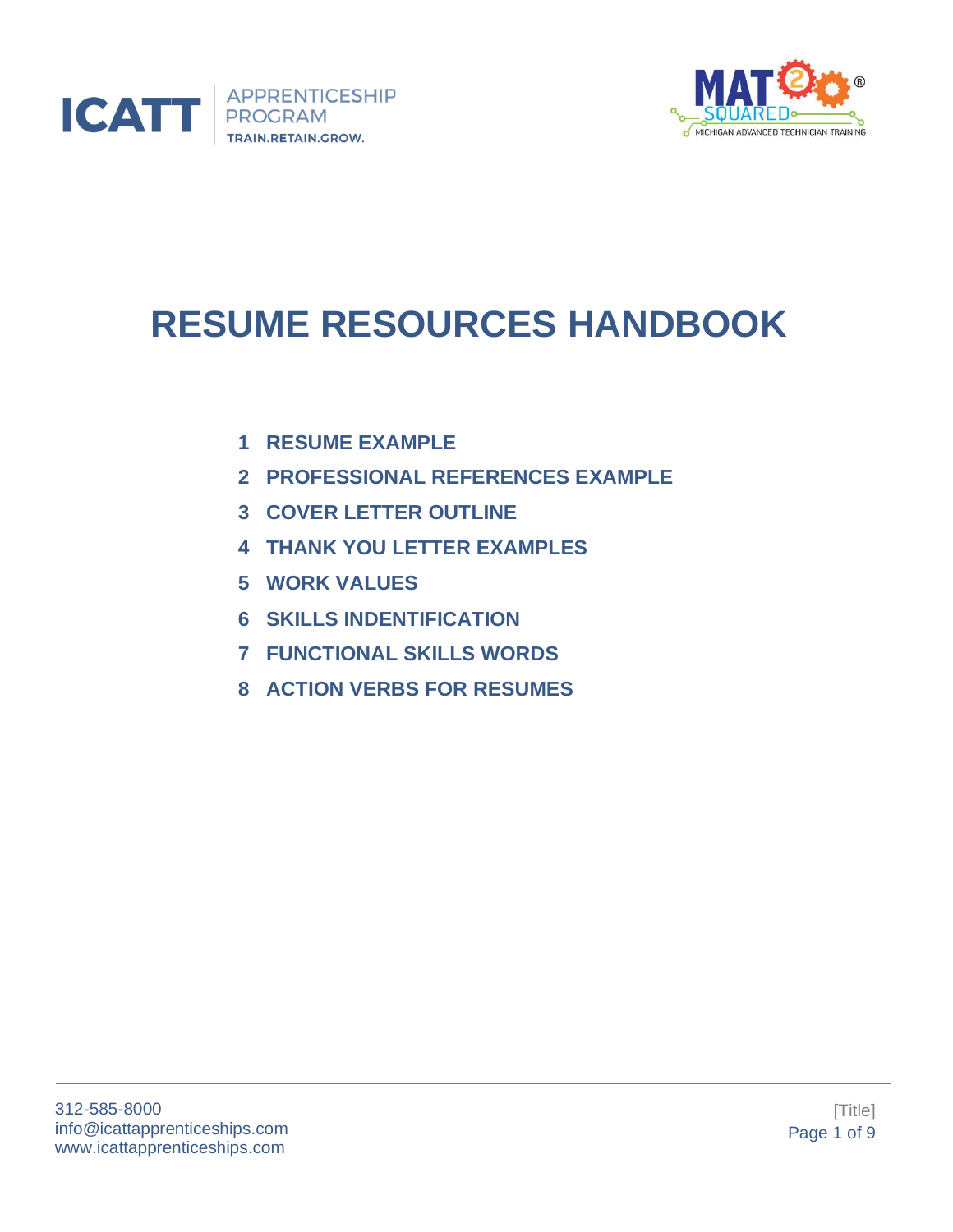



## **RESUME EXAMPLE**

#### **Alexandria Jackson** 21991 Lakewood Macomb, MI 48042 (586) 555-1212 [Alex.jackson@gmail.com](mailto:Alex.jackson@gmail.com)

#### **Objective (Optional)**

Hard working, detail-oriented, reliable individual with excellent organizational skills looking for an apprentice position where I can utilize my current skills as well as learn new ones.

#### **Education**

Dakota High School Diploma, June 2013 Macomb Twp., MI **Experience**

Summer Office Internship May 2013 – August 2013 Elite Inc., Clinton Twp., MI

- Answered phone calls
- Filed customer documents
- Maintained inventory of department supplies
- Assisted Operations Manager and staff as needed

#### **Skills**

- Welding class
- Fluent in Spanish

#### **Activities/Honors/Awards and Community Service**

- Robotics Club
- Varsity baseball
- Volunteer for Habitat for Humanity

#### **References**

Available Upon Request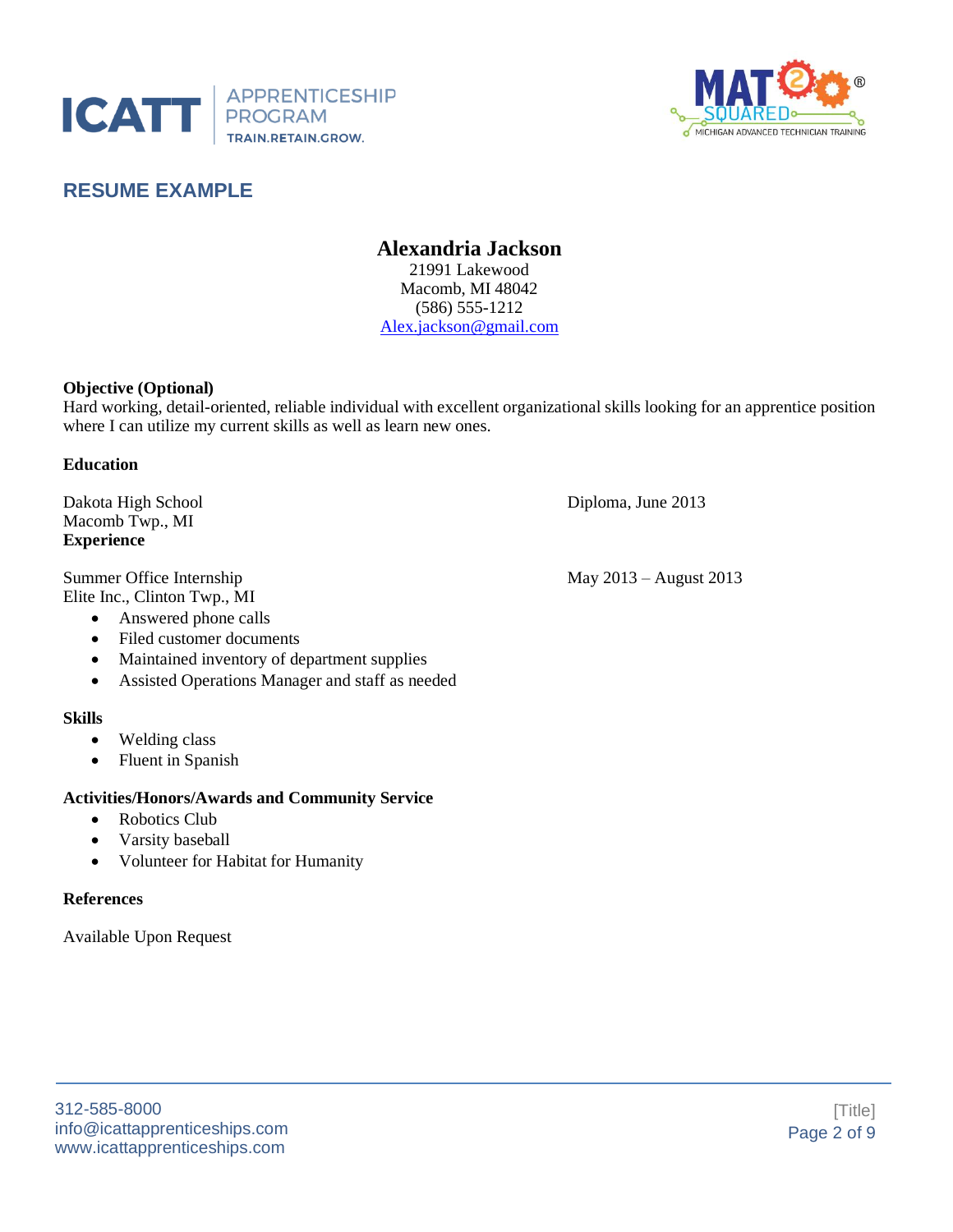



# **PROFESSIONAL REFERENCES EXAMPLE**

# **Alexandria Jackson**

21991 Lakewood Macomb, MI 48042 (586) 555-1212 [Alex.jackson@gmail.com](mailto:Alex.jackson@gmail.com)

#### **Professional References**

Timothy Jones Senior Vice President ABC Incorporated Detroit, MI 48224 (313) 555-1212 [jones@abcinc.org](mailto:jones@abcinc.org)

Dorothy Hamill Instructor Skate America Corp. Chicago, IL 60606 (312) 555-1212 [dhamill@skate.com](mailto:dhamill@skate.com)

Felix Unger Trainer Renovations Unlimited Detroit, MI 48221 (810) 555-1212 [Unger@reno.com](mailto:Unger@reno.com)

NOTE: Be sure to ask your reference prior to submitting their contact information if it is acceptable to use them as a reference.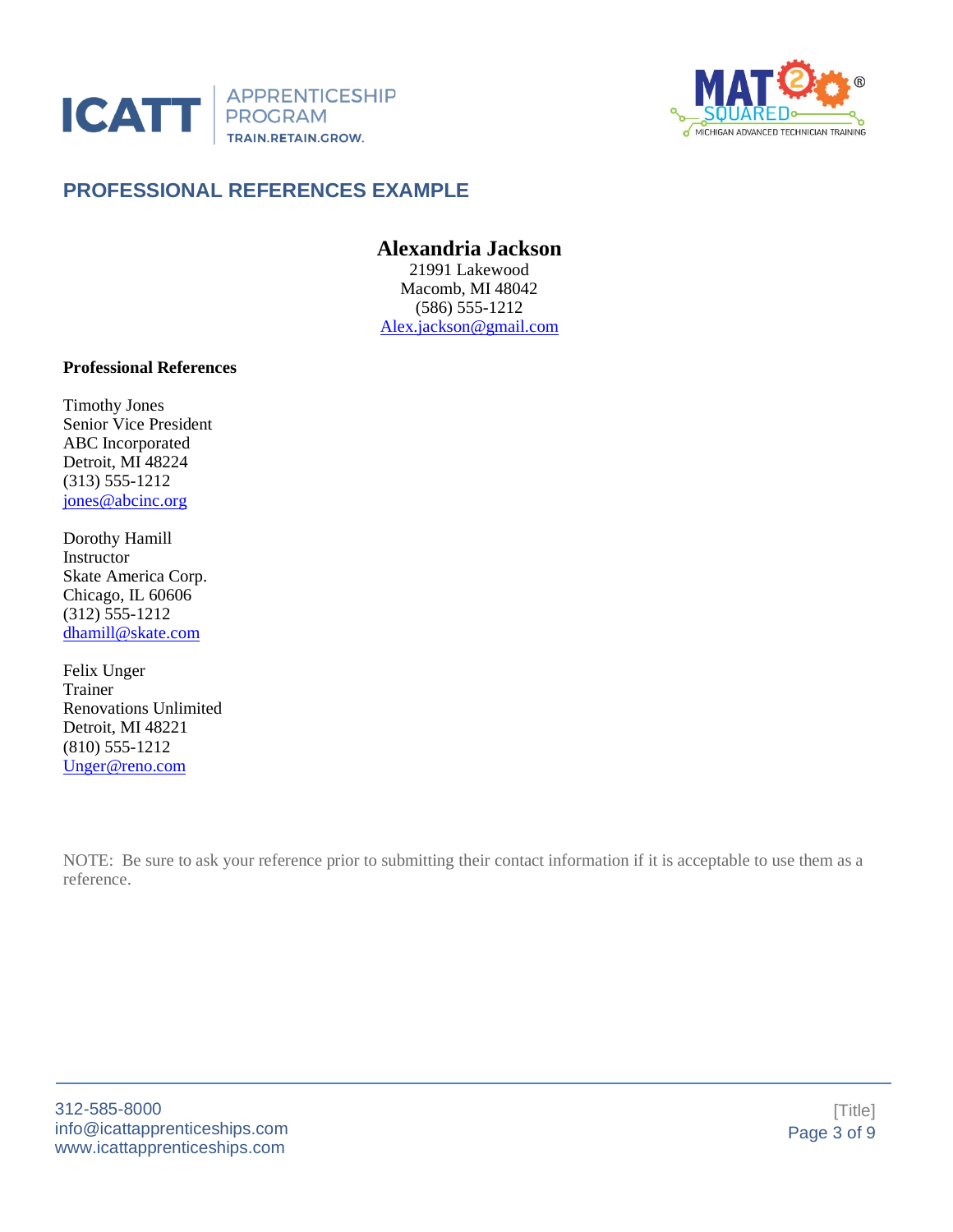



# **COVER LETTER OUTLINE**

October 29, 2020

Linda Johnson Human Resources Director Riverdale Manufacturing 555 Mountain View Drive Macomb, MI 48042

Dear Ms. Johnson:

#### **Opening Paragraph:** Why you are writing.

- State why you are writing. Name the position or type of position for which you are applying.
- Mention how you learned of the position.
- Mention the name of any referring person.
- Briefly describe why you are interested in the position.

#### **Body of the Letter:** Sell yourself.

- **•** Introduce yourself.
- **•** Briefly describe the skills and/or experiences you possess that fit the requirements of the position.
- If you have related experiences, mention your qualifications and achievements.
- This is your chance to give the reader more insight as to who you are as a person. Do not repeat your resume. This is the time to mention personal qualities or special experiences and motivators.

#### **Closing Paragraph:** Request an interview.

- **•** Directly, but politely, indicate your desire to further discuss your qualifications in an interview.
- Make it easy for the reader to contact you by providing your phone numbers(s), email and the best time to reach you.
- Thank the contact person for his or her time and consideration.

Sincerely,

Alexandria Jackson 21991 Lakewood Macomb, MI 48042 (586) 555-1212 [Alex.jackson@gmail.com](mailto:Alex.jackson@gmail.com)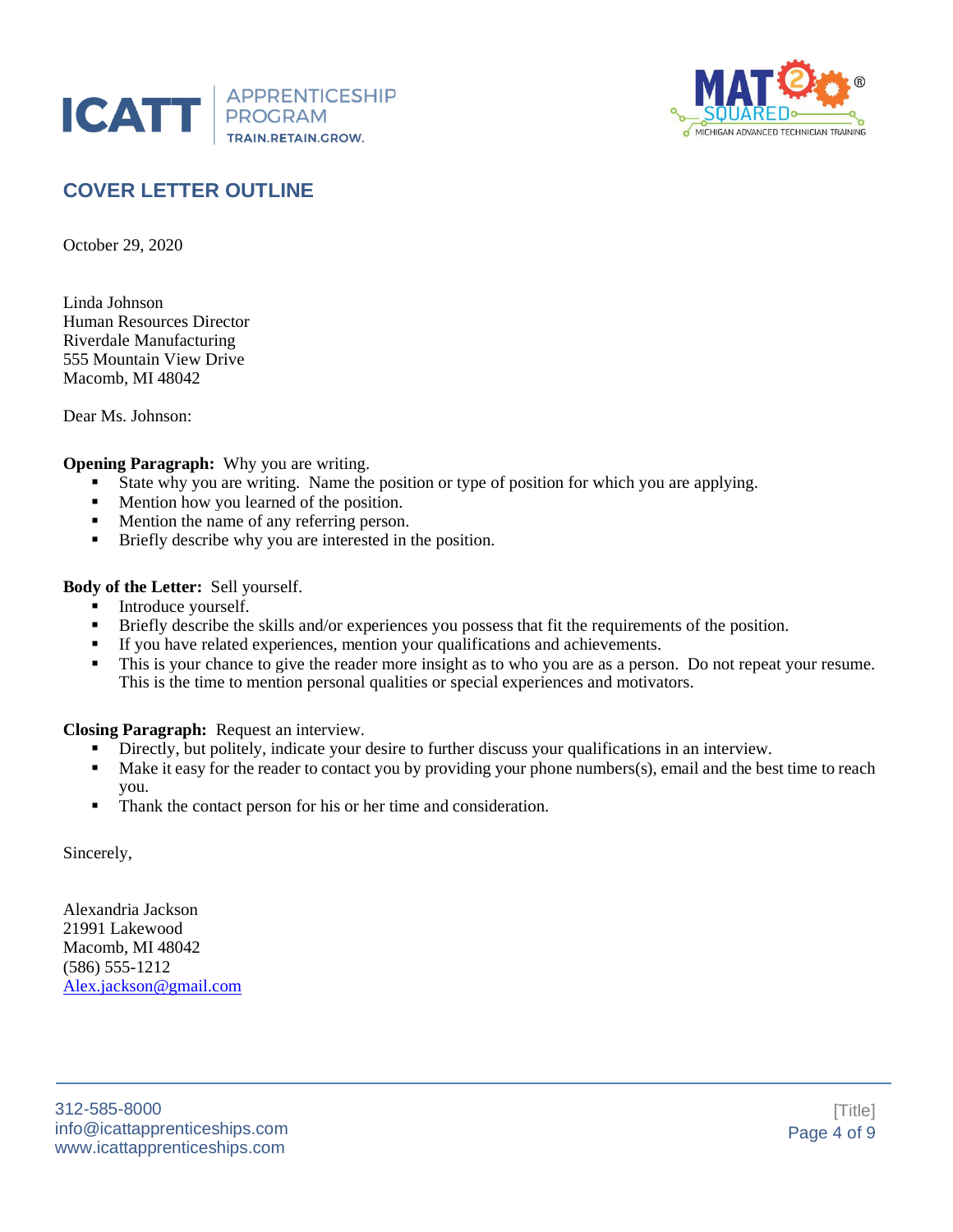



## **THANK YOU LETTER EXAMPLES**

A thank you note is key in cementing a good impression after an interview. But if your follow-up is lackluster, it could ruin your chances.

October 28, 2020

Linda Johnson Human Resources Director Riverdale Manufacturing 555 Mountain View Drive Macomb, MI 48042

Dear Ms. Johnson,

Thank you for meeting with me yesterday to discuss Riverdale's apprenticeship position. I am very interested in the position, especially after hearing about the new training facility that was built. As I mentioned before, I have enjoyed the pre-mechatronic technician classes I took in high school and I would love to share my experience Riverdale's training team. In fact, I already have several ideas for projects that could be instituted right away if I am hired.

Again, thank you for taking time to meet with me. If you need any additional information or reverences, please do not hesitate to contact me. I look forward to hearing from you soon.

Sincerely,

Alexandria Jackson 21991 Lakewood Macomb, MI 48042 (586) 555-1212 [Alex.jackson@gmail.com](mailto:Alex.jackson@gmail.com)

## **POOR THANK YOU EXAMPLE**

Jim,

Thanks for the interview. I appreciated it. I really think I am the best for the position. I am looking at other jobs, so please call me back today or tomorrow to let me know if you've hired me.

Thanks!

Alexandria Jackson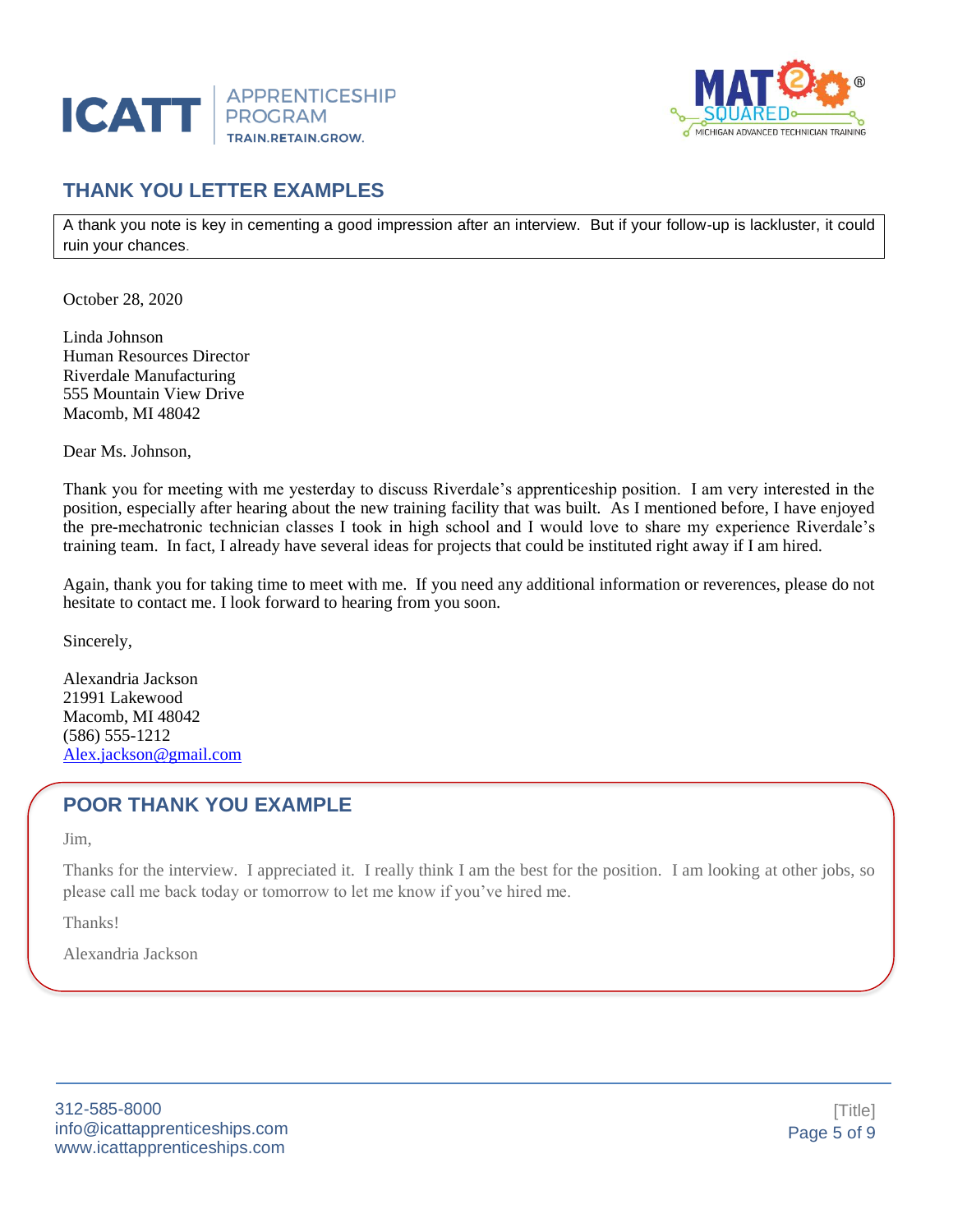



## **WORK VALUES**

Clarify your work values; know what is most important to you. Values are a set of standards that determine attitudes, choices and actions. Mapping your value priorities can help lay important groundwork for making sound career decisions that fit your unique pattern of values, interests and talents. Work-related values underlie our choices about work. Some people value creativity: others place a premium on income or contributing.

Workplaces are have become more collaborative, and the people are increasingly looking not just for jobs, but also for organizations whose values and culture align with their own. By the same token, the most effective organizations attract people who already share most of their key values.

*Underline all the values most important in your work life for the next few years. Then narrow down the list and circle the top ten values that are essential to express or satisfy in your work. Include these in your resume.*

| <b>Work Content</b>                       | <b>Work Setting</b>          | <b>Work</b><br><b>Relationships</b> | <b>Intrinsic Values</b>                                                    |  |
|-------------------------------------------|------------------------------|-------------------------------------|----------------------------------------------------------------------------|--|
| Adventure                                 | Action-oriented              | Autonomy                            | Achievement                                                                |  |
| Challenging                               | Casual                       | Caring                              | Appreciation                                                               |  |
| Competence                                | Comfortable income           | Collaboration                       | Authenticity                                                               |  |
| Control                                   | Deadline pressure            | Competition                         | <b>Balance</b>                                                             |  |
| Creativity                                | Excitement                   | Cooperation                         | Belonging                                                                  |  |
| Detail-oriented                           | Flexibility                  | Cultural identity                   | Commitment                                                                 |  |
| Excellence                                | High earnings                | Diversity                           | Community                                                                  |  |
| Focus                                     | Location                     | <b>Fun</b>                          | Contributing                                                               |  |
| Growth                                    | Organized                    | Harmony                             | Equality                                                                   |  |
| Helping                                   | Predictability               | Humor                               | Fairness                                                                   |  |
| Initiating                                | Pressure                     | Independence                        | Having an impact                                                           |  |
| Knowledge                                 | Public contact               | Open Communication                  | Helping                                                                    |  |
| Leading                                   | Quiet                        | People contact                      | Honesty                                                                    |  |
| Leading edge                              | Relaxed pace                 | Recognition                         | Independence                                                               |  |
| Learning                                  | Security                     | Support                             | Influence                                                                  |  |
| Mastery                                   | Structure                    | Teamwork                            | Integrity                                                                  |  |
| <b>Risk</b><br>Social activism<br>Variety | Surroundings<br>Time freedom | Trust                               | Power<br>Prestige<br>Respect<br>Responsibility<br>Service<br><b>Status</b> |  |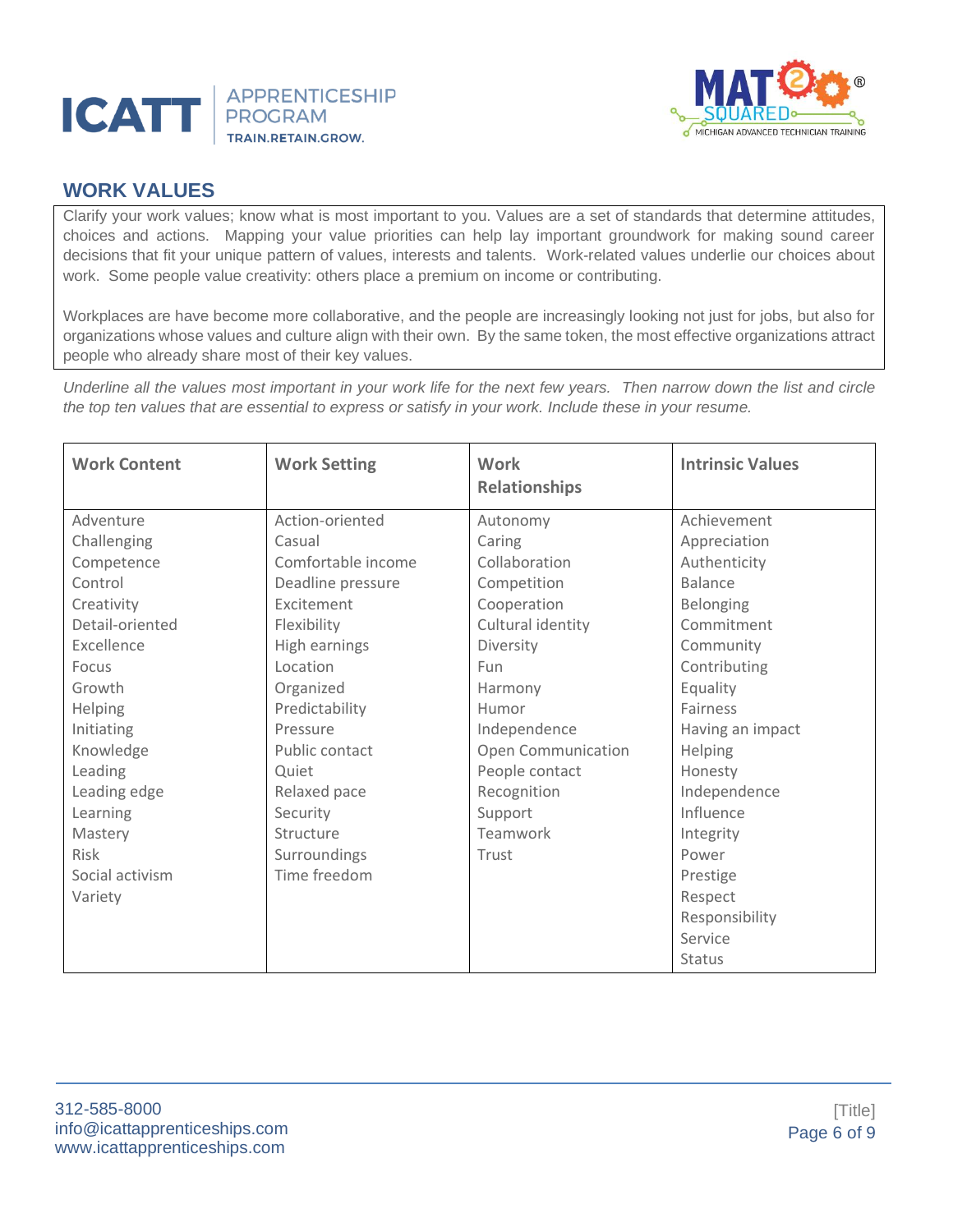



# **SKILLS IDENTIFICATION**

Identify your skills and abilities by category which can then be used in developing your resume.

| <b>WORKING WITH THINGS</b>                                                                                                                                                                                                                                                                                                                                                                                                                                                                                                                                                                | <b>WORKING WITH DATA</b>                                                                                                                                                                                                                                                                                                                                                                                                                                                                                                                                                                                                                                                                                                 |  |  |
|-------------------------------------------------------------------------------------------------------------------------------------------------------------------------------------------------------------------------------------------------------------------------------------------------------------------------------------------------------------------------------------------------------------------------------------------------------------------------------------------------------------------------------------------------------------------------------------------|--------------------------------------------------------------------------------------------------------------------------------------------------------------------------------------------------------------------------------------------------------------------------------------------------------------------------------------------------------------------------------------------------------------------------------------------------------------------------------------------------------------------------------------------------------------------------------------------------------------------------------------------------------------------------------------------------------------------------|--|--|
| Design and Construction                                                                                                                                                                                                                                                                                                                                                                                                                                                                                                                                                                   | <b>Research Analysis</b>                                                                                                                                                                                                                                                                                                                                                                                                                                                                                                                                                                                                                                                                                                 |  |  |
| Molding, shaping, composing<br>$\bullet$<br>Assembling, installing, building, constructing<br>$\bullet$<br>Fixing, adapting, repairing<br>$\bullet$<br>Measuring, physical accuracy or quality<br>$\bullet$<br>Drawing plans, drafting<br>$\bullet$<br>Mechanical problem solving, mechanical ingenuity<br>$\bullet$<br>Spatial perception<br>$\bullet$<br>Design/invention of tools or instruments<br>$\bullet$<br>Designing more efficient technical procedures<br>$\bullet$<br>Artistic design - clothes, costumes, theater sets<br>Interior/exterior design, landscaping<br>$\bullet$ | Gathering information from varying sources<br>$\bullet$<br>Investigating, surveying, collecting<br>$\bullet$<br>Organizing, classifying, sorting information into categories<br>$\bullet$<br>Dissecting, abstracting, seeing patterns of meaning<br>$\bullet$<br>Interpreting, analyzing statistical/scientific data, drawing<br>$\bullet$<br>conclusions<br>Conceptualizing coming up with theories<br>$\bullet$<br>Developing models, methodologies, ideas<br>$\bullet$<br>Writing articles, summaries, reports<br>$\bullet$<br>Synthesizing, getting to essence of core tasks<br>$\bullet$<br>Seeing inter-relations between different phenomena<br>$\bullet$<br>Processing large amounts of information<br>$\bullet$ |  |  |
| <b>Physical/Mechanical Skills</b><br>Manual dexterity                                                                                                                                                                                                                                                                                                                                                                                                                                                                                                                                     | <b>Observation/Problem Solving</b><br>Sensing, perceiving, examining<br>$\bullet$                                                                                                                                                                                                                                                                                                                                                                                                                                                                                                                                                                                                                                        |  |  |
| Doing precisions work, small physical detail<br>$\bullet$<br>Performing intricate lab procedures, preparing slides                                                                                                                                                                                                                                                                                                                                                                                                                                                                        | Recording impressions<br>$\bullet$<br>Diagnosing, estimating, anticipating, projecting                                                                                                                                                                                                                                                                                                                                                                                                                                                                                                                                                                                                                                   |  |  |
| $\bullet$<br>Operating equipment, computers, scientific instruments,<br>$\bullet$                                                                                                                                                                                                                                                                                                                                                                                                                                                                                                         | $\bullet$<br>Inspecting, assessing, defining, narrowing focus<br>$\bullet$                                                                                                                                                                                                                                                                                                                                                                                                                                                                                                                                                                                                                                               |  |  |
| laboratory machinery, mechanical devices                                                                                                                                                                                                                                                                                                                                                                                                                                                                                                                                                  | Clarifying, identifying, measuring<br>$\bullet$                                                                                                                                                                                                                                                                                                                                                                                                                                                                                                                                                                                                                                                                          |  |  |
| Using tools operated by heavy machinery (trucks/cranes)<br>$\bullet$                                                                                                                                                                                                                                                                                                                                                                                                                                                                                                                      | Designing experiments and tests<br>$\bullet$                                                                                                                                                                                                                                                                                                                                                                                                                                                                                                                                                                                                                                                                             |  |  |
| Skilled trades; carpentry, masonry, plumbing<br>Refinishing furniture, doing small remolding<br>$\bullet$                                                                                                                                                                                                                                                                                                                                                                                                                                                                                 | Tracing errors to their source<br>$\bullet$                                                                                                                                                                                                                                                                                                                                                                                                                                                                                                                                                                                                                                                                              |  |  |
| Outdoor work (environment, recreation, scientific field<br>$\bullet$<br>work)                                                                                                                                                                                                                                                                                                                                                                                                                                                                                                             | Adapting theory to specific problem-situations<br>$\bullet$<br>Reviewing, critiquing, interpreting results                                                                                                                                                                                                                                                                                                                                                                                                                                                                                                                                                                                                               |  |  |
| Plant care, gardening, farming landscaping<br>$\bullet$                                                                                                                                                                                                                                                                                                                                                                                                                                                                                                                                   | Numbers/Finance/Office Skills                                                                                                                                                                                                                                                                                                                                                                                                                                                                                                                                                                                                                                                                                            |  |  |
| Working with animals, animal care<br>$\bullet$                                                                                                                                                                                                                                                                                                                                                                                                                                                                                                                                            | Computing, calculating, estimating, projecting<br>$\bullet$                                                                                                                                                                                                                                                                                                                                                                                                                                                                                                                                                                                                                                                              |  |  |
| Hiking, walking, camping, bicycling, swimming<br>$\bullet$                                                                                                                                                                                                                                                                                                                                                                                                                                                                                                                                | Bookkeeping, accounting, auditing<br>$\bullet$                                                                                                                                                                                                                                                                                                                                                                                                                                                                                                                                                                                                                                                                           |  |  |
| Athletic aptitude, movement/dance<br>$\bullet$                                                                                                                                                                                                                                                                                                                                                                                                                                                                                                                                            | Cost analysts, financial planning, budget management<br>$\bullet$                                                                                                                                                                                                                                                                                                                                                                                                                                                                                                                                                                                                                                                        |  |  |
| Cooking<br>$\bullet$<br>Craft skills (knitting/weaving)                                                                                                                                                                                                                                                                                                                                                                                                                                                                                                                                   | Taking inventory, appraising, purchasing, buying<br>$\bullet$<br>Filing, classifying, collating<br>$\bullet$                                                                                                                                                                                                                                                                                                                                                                                                                                                                                                                                                                                                             |  |  |
| Traveling, navigating                                                                                                                                                                                                                                                                                                                                                                                                                                                                                                                                                                     | Designing/maintaining filing systems<br>$\bullet$                                                                                                                                                                                                                                                                                                                                                                                                                                                                                                                                                                                                                                                                        |  |  |
|                                                                                                                                                                                                                                                                                                                                                                                                                                                                                                                                                                                           | Designing office forms, procedures<br>$\bullet$                                                                                                                                                                                                                                                                                                                                                                                                                                                                                                                                                                                                                                                                          |  |  |
|                                                                                                                                                                                                                                                                                                                                                                                                                                                                                                                                                                                           | Using statistics, compiling statistical reports<br>$\bullet$                                                                                                                                                                                                                                                                                                                                                                                                                                                                                                                                                                                                                                                             |  |  |
|                                                                                                                                                                                                                                                                                                                                                                                                                                                                                                                                                                                           | Attention to detail, follow-through, accuracy, precision<br>$\bullet$                                                                                                                                                                                                                                                                                                                                                                                                                                                                                                                                                                                                                                                    |  |  |
|                                                                                                                                                                                                                                                                                                                                                                                                                                                                                                                                                                                           | $\bullet$                                                                                                                                                                                                                                                                                                                                                                                                                                                                                                                                                                                                                                                                                                                |  |  |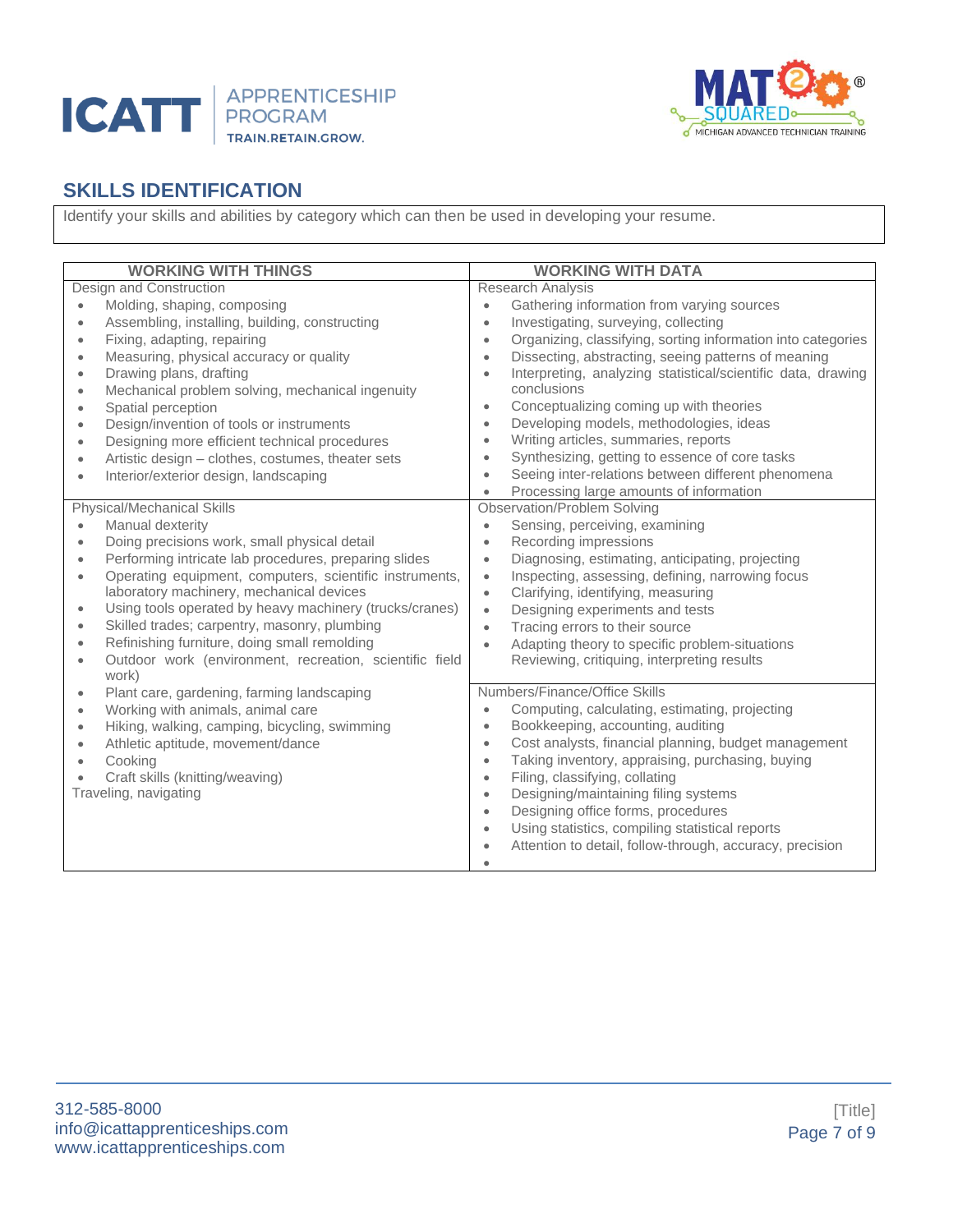



# **FUNCTIONAL SKILLS**

Functional skills are competencies that are transferable to many different work settings. Developing a list of the functional skills you have and most enjoy using can help you focus on positions that would fit your talents and provide more satisfaction.

| Communication<br>Exchange, convey and express<br>knowledge and ideas.<br>Write<br>Edit<br>Summarize<br>Verbal communication<br>Listen<br>Facilitate discussion<br>Consult<br>Teach<br>Train<br>Sell<br>Promote<br>Use languages<br>Interview<br>Ask questions<br>Make presentations<br>Negotiate<br>Think on one's feet<br>Conversational ability<br>Entertain, perform<br>Host<br>Deal with public<br>Public speaking<br>Teamwork | <b>Organization Management</b><br>Direct and guide a group in completing<br>tasks and attaining goals.<br>Solve problems<br>Time management<br>Make decisions<br>Lead<br>Meet deadlines<br>Supervise<br>Motivate<br>Recruit<br>Resolve conflicts<br>Mediate<br>Initiate projects<br>Organize<br>Coordinate<br>Handle logistics<br>Put theory into practice<br>Delegate<br>Give directions<br>Assume responsibility<br>Determine policy<br>Interpret policy<br>Apply policy<br>Set priorities<br>Strategize | <b>Research and Investigation</b><br>Search for specific knowledge.<br>Analyze ideas<br>Analyze data<br>Research<br>Investigate<br>Read for information<br>Interview for information<br>Gather data<br>Evaluate<br>Critical thinking<br>Synthesize information<br>Observe outline<br>Formulate hypotheses<br>Develop theory<br>Calculate/compare<br><b>Human Service</b><br>Attend to physical, mental or social<br>needs of people.<br>Interpersonal skills<br>Group process<br>Sensitivity to needs<br>Empathize<br>Counsel<br>Advocate<br>Use intuition<br>Coach |
|------------------------------------------------------------------------------------------------------------------------------------------------------------------------------------------------------------------------------------------------------------------------------------------------------------------------------------------------------------------------------------------------------------------------------------|------------------------------------------------------------------------------------------------------------------------------------------------------------------------------------------------------------------------------------------------------------------------------------------------------------------------------------------------------------------------------------------------------------------------------------------------------------------------------------------------------------|---------------------------------------------------------------------------------------------------------------------------------------------------------------------------------------------------------------------------------------------------------------------------------------------------------------------------------------------------------------------------------------------------------------------------------------------------------------------------------------------------------------------------------------------------------------------|
| <b>Design and Planning</b>                                                                                                                                                                                                                                                                                                                                                                                                         | <b>Information Management</b>                                                                                                                                                                                                                                                                                                                                                                                                                                                                              | Provide care<br><b>Physical</b>                                                                                                                                                                                                                                                                                                                                                                                                                                                                                                                                     |
| Image the future and develop a process<br>for creating it.<br>Anticipate problems<br>Plan<br>Conceptualize<br>Design<br>Display<br>Layout/format<br>Anticipate consequences<br>Brainstorm new ideas<br>Think visually<br>Improvise<br>Compose<br>Adapt                                                                                                                                                                             | Arrange and retrieve data, knowledge<br>and ideas.<br>Math skills<br>Organize information<br>Manage information<br>Keep records<br>Attend to details<br>Logical ability<br>Develop systems<br>Categorize<br>Summarize<br>Streamline systems<br>Monitor                                                                                                                                                                                                                                                     | Use hands or tools to build, repair and<br><i>invent.</i><br><b>Build</b><br>Construct<br>Invent<br>Operate equipment<br>Repair<br>Restore<br>Use physical coordination                                                                                                                                                                                                                                                                                                                                                                                             |

## **ACTION VERBS FOR RESUMES**

312-585-8000 info@icattapprenticeships.com www.icattapprenticeships.com